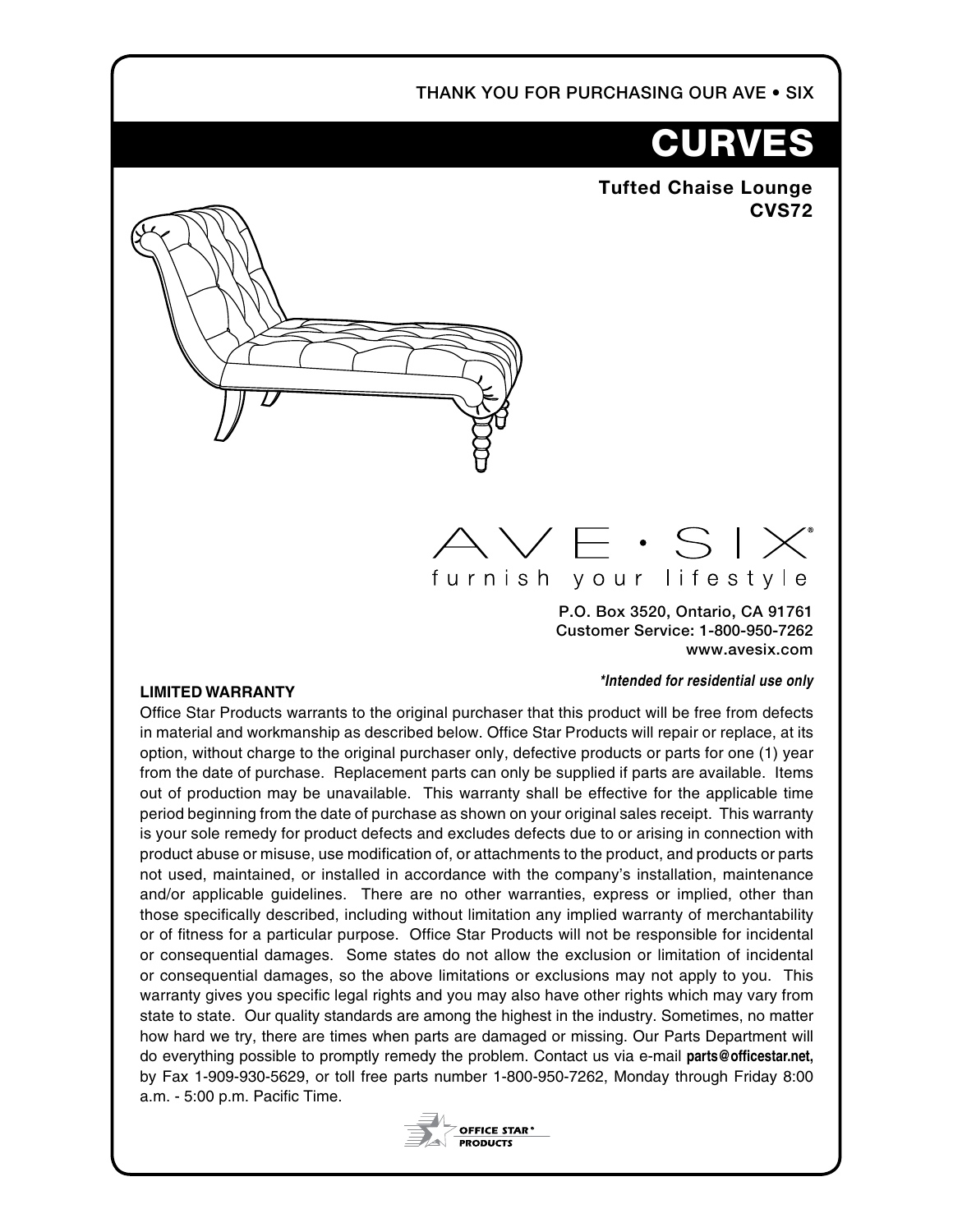### **Assembly Instructions - Important:**

Carefully unpack and identify each component before attempting to assemble. Refer to parts list. Please take care when assembling the unit and always set the parts on a clean, soft surface. If you require any assistance with assembly, parts or information on other products, please visit our website: www.avesix.com, email or write us.

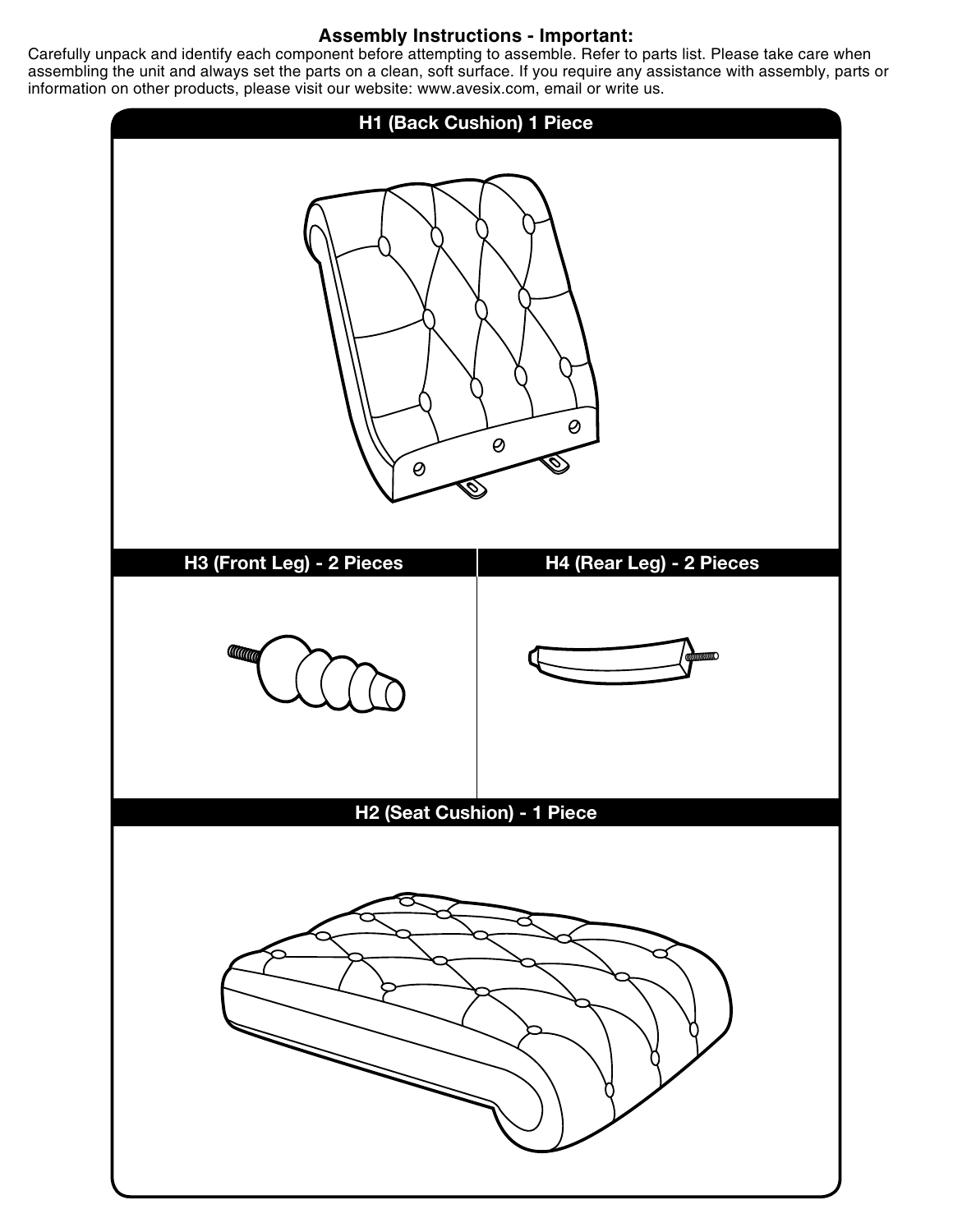| <b>HARDWARE LIST</b> |                                                                                                                                                                                                                                                                                                                                                                                                                                                                               |              |                    |       |
|----------------------|-------------------------------------------------------------------------------------------------------------------------------------------------------------------------------------------------------------------------------------------------------------------------------------------------------------------------------------------------------------------------------------------------------------------------------------------------------------------------------|--------------|--------------------|-------|
| A                    |                                                                                                                                                                                                                                                                                                                                                                                                                                                                               | 28*9         | <b>FLAT WASHER</b> | 3 PCS |
| B                    |                                                                                                                                                                                                                                                                                                                                                                                                                                                                               | $16*7$       | <b>LOCK WASHER</b> | 2 PCS |
| $\mathbf C$          |                                                                                                                                                                                                                                                                                                                                                                                                                                                                               | 13.5" x 8.5" | <b>WASHER</b>      | 3 PCS |
| D                    | $\text{Tr}(\mathcal{L}(\mathcal{L}(\mathcal{L}))\otimes \mathcal{L}(\mathcal{L}))=\text{Tr}(\mathcal{L}(\mathcal{L}(\mathcal{L}))\otimes \mathcal{L}(\mathcal{L}(\mathcal{L}(\mathcal{L})))\otimes \mathcal{L}(\mathcal{L}(\mathcal{L}(\mathcal{L})))\otimes \mathcal{L}(\mathcal{L}(\mathcal{L}(\mathcal{L}(\mathcal{L})))\otimes \mathcal{L}(\mathcal{L}(\mathcal{L}(\mathcal{L})))\otimes \mathcal{L}(\mathcal{L}(\mathcal{L}(\mathcal{L}(\mathcal{L})))\otimes \mathcal{$ | M8 x 60      | <b>BOLT</b>        | 3 PCS |
| E                    | <b>CONTROLLED</b>                                                                                                                                                                                                                                                                                                                                                                                                                                                             | $1/4$ " x 30 | <b>BOLT</b>        | 2PC   |
| F                    |                                                                                                                                                                                                                                                                                                                                                                                                                                                                               | 5mm          | <b>WRENCH</b>      | 1 PC  |
| G                    | <b>ACCORDINATION CONTINUE</b><br>କ୍ଷ                                                                                                                                                                                                                                                                                                                                                                                                                                          | 5mm x 53mm   | <b>SCREW</b>       | 2 PCS |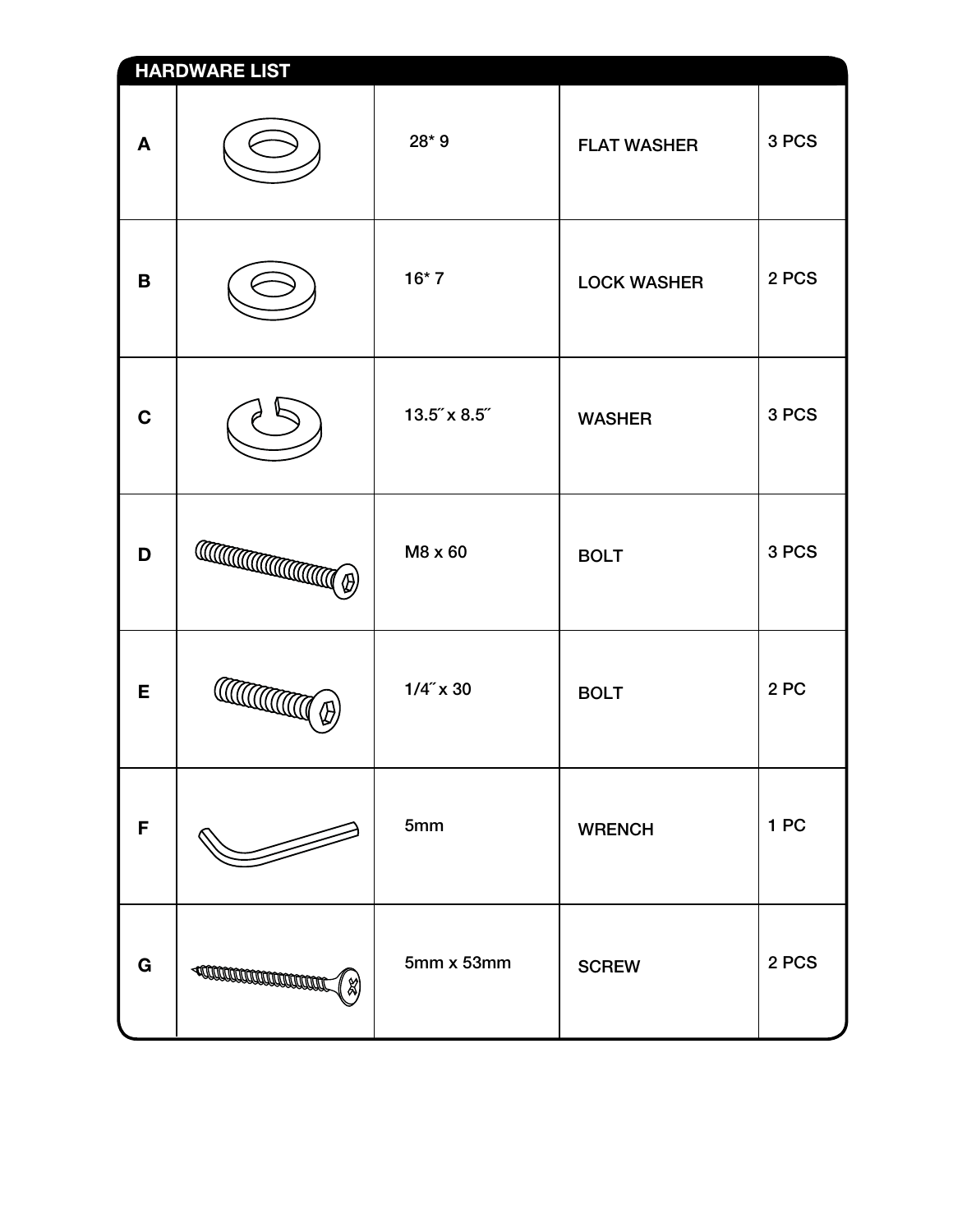